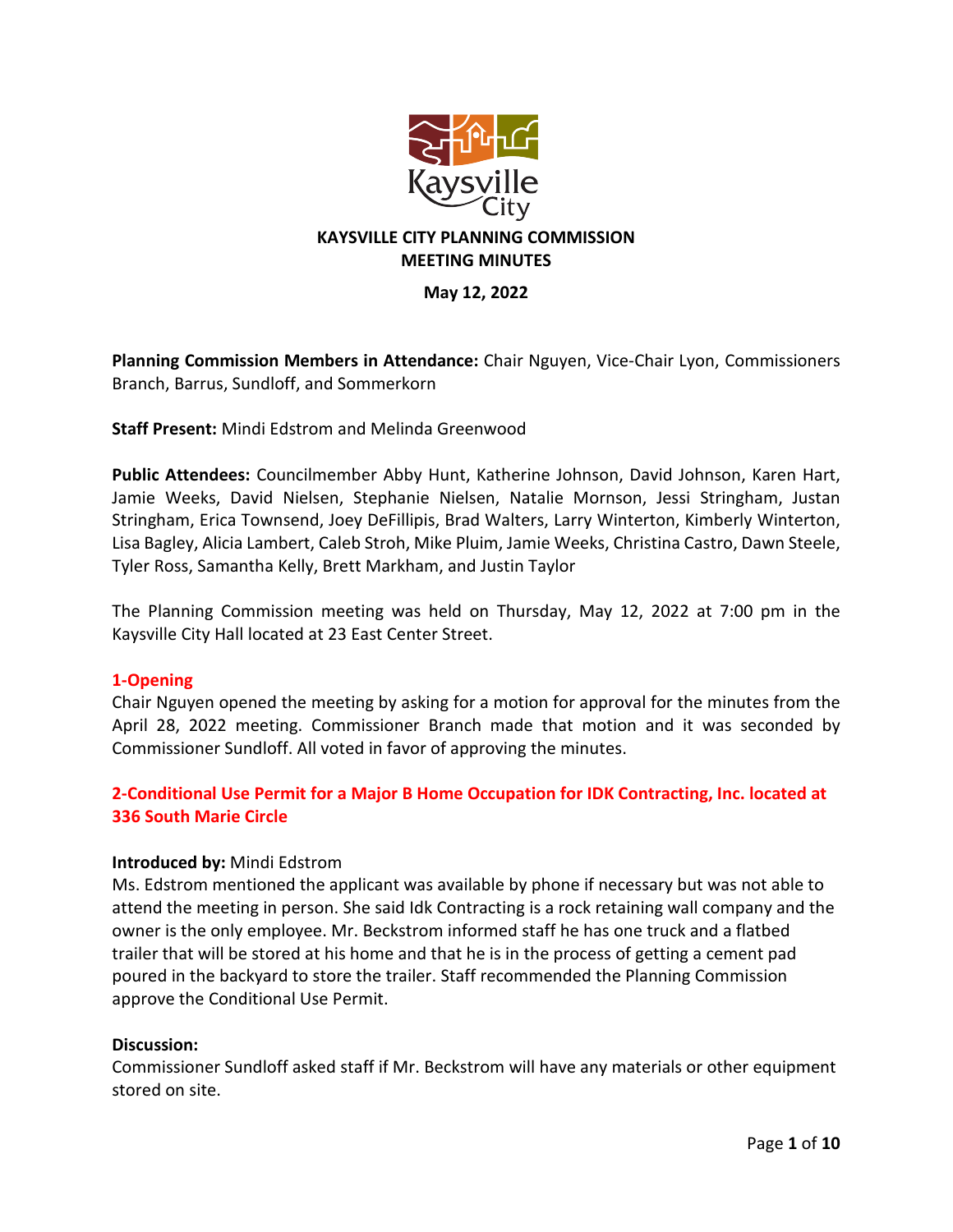Ms. Edstrom responded saying that there will be no equipment stored at the home and the product would be delivered to the job site.

#### **Public Comment:** None

**Motion:** Commissioner Sundloff made a motion to approve a conditional use permit for IDK Contracting at 336 South Marie Circle with no additional conditions. Commissioner Lyon seconded the motion.

**Vote:** Vote was unanimous in favor of the motion.

# **3- Public Hearing for the rezone application from Monnit Corporation for 492 North Flint Street from R-A Agricultural Residential to LI Light Industrial**

#### **Introduced by:** Melinda Greenwood

Ms. Greenwood stated that this rezone is for the property at 492 North Flint Street and is a vacant and undeveloped property that is over an acre. The rezone application is to rezone 492 N. Flint Street from an R-A zone to an L-I zone. Ms. Greenwood explained the differences between an R-A zone and an L-I zone. Ms. Greenwood stated that this rezone is supported by the 2019 general plan. She noted that mailers were sent out to the 500 ft<sup>2</sup> and that staff and Commissioners only received one public comment which expressed the concern of the architectural design of the building.

Applicant was invited to approach the Commissioners.

Brad Walters, the owner of Monnit Corporation, stated he feels this is a great addition to the city and that it falls in line with the general plan. He said he wants to build a western tech building that pays tribute to the western livestock heritage in the company. He is wants to build a two-story building with a total of 21,000 square feet of space. The back of the building would be warehouses and the rest of the building would be high end office space. He plans to have over 60 parking spots.

Mr. Walters shared more about his business and said there will be no manufacturing at this location and that they are not planning on having retail customers coming and going from the location.

Commissioner Sundloff asked Mr. Walters if the building is going to look any different than the buildings that are already there.

Mr. Walters said that it will be a business building that will have a similar look to the other buildings in the Business Park.

**Discussion:** There were no follow up questions or discussion from the Commissioners.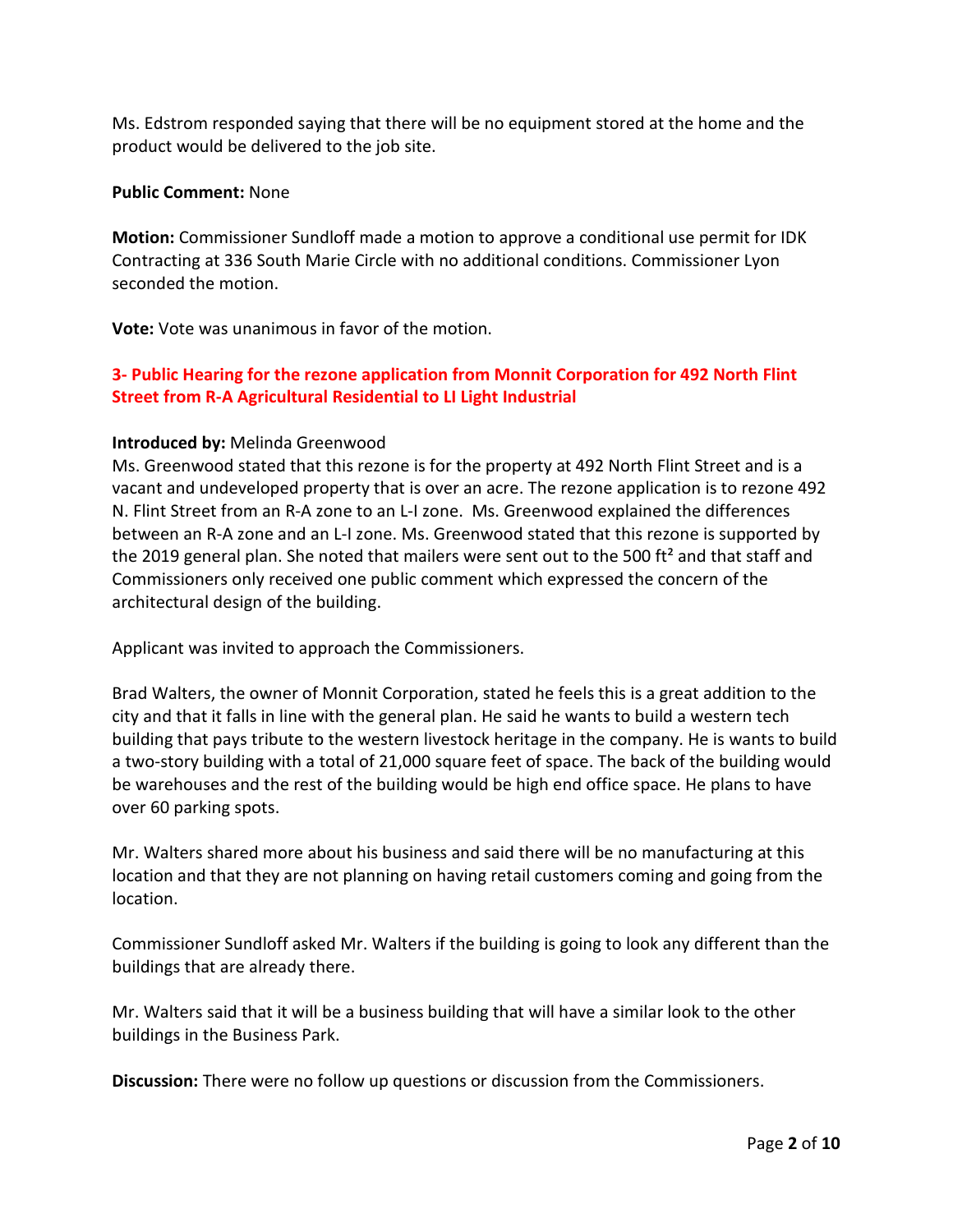**Public Hearing**: Opened by Chairman Nguyen **Public Comment:** None **Public Hearing**: Closed by Chairman Nguyen

The Commissioners all agreed that this rezone fits with the General Plan.

Chairman Nguyen asked staff to share what the one public comment was.

Ms. Greenwood shared that the comment was not opposed to the rezone but to remind the applicant that there are still residential homes near and requested the architectural style of the building be sensitive to the residential properties in the area.

**Motion:** Commissioner Sommerkorn made a motion that they recommend to the City Council approval of the rezone request for Monnit Corporation and Commissioner Lyons seconded the motion.

**Vote:** Vote was unanimous in favor of the motion.

# **4- Public Hearing for the rezone application from BeBuilders for 602 South Angel Street from A-1 Light Agricultural District to R-1-8 Single Family Residential District with a PRUD Planned Unit Residential Overlay**

## **Introduced by:** Melinda Greenwood

For the benefit of the public in attendance, Ms. Greenwood gave a brief explanation of the rezone process from start to finish.

Ms. Greenwood shared that the applicant submitted an application to rezone application for 602 South Angel Street, requesting it go from an A-1 zone to an R-1-8 zone. The property is on 1.66 acres. Ms. Greenwood shared the differences in regulations between both zones. She said there is policy in the 2019 General Plan that supports the rezone request. Ms. Greenwood shared the concept plan that the applicant submitted in the applicant that showed nine single family homes. She said mailers were sent out to the neighbors within a 500 foot radius. She said to date there were 24 emails sent to the Planning Commission and staff and Ms. Greenwood summarized that the emails sent had comments about lot sizing being too small and density too high, concerns of traffic and safety, losing the rural feel, concerns about adequate water, and noise. She said there was one email in favor of the zone change.

Chair Nguyen invited the applicant to come approach the Commissioners and present further information.

David Nielsen with BeBuilders introduced himself and stated he submitted several slides to staff which showed the Johnson Farm rezone proposal for eight homes. He said he has had full participation of all 10 children of the Johnson Family. His proposal is for eight single family patio homes that are around 2,500 ft<sup>2</sup> with three car garages. He shared some of the existing developments that surround this property which he felt were similar in nature and would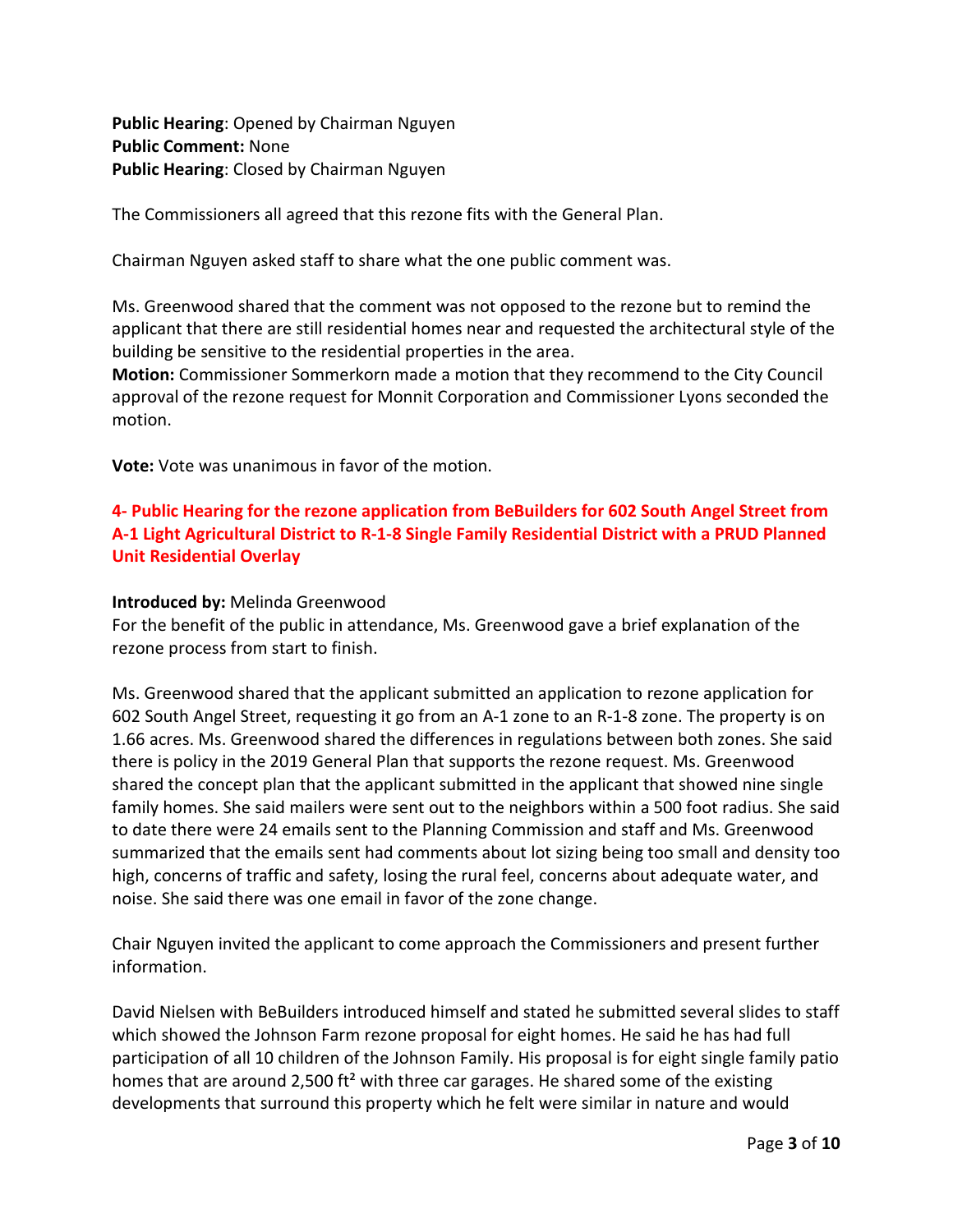support his rezone proposal. While developing the concept of the neighborhood they wanted to address concerns that could be presented with parking and traffic.

Commissioner Sundloff asked Mr. Nielsen about the proposed lot widths.

David Nielsen shared that they are 77ft x102 ft.

Commissioner Branch asked Mr. Nielsen about the width of the lane.

David Nielsen stated it is designed at 30 feet right now. He also shared that in the future they are hoping that they could connect to Angel Crest Way seeing that Grandma Johnson bought into that so that she could use it in the future.

The Public Hearing was opened by Chair Nguyen.

#### **Public Comment:**

Caleb Stroh shared concerns with the rezone, saying he feels that it could be dangerous and irresponsible to add high density housing into an already stressed infrastructure. He reminded the commissioners that the city recently repaved and refinished a new road way and that it would damage the road by allowing new construction. He was also concerned with the lack of greenspace in the proposed projects. He also has concerns with traffic and safety. He suggested that perhaps the six units would be a better fit for the community.

Commissioner Branch asked staff for clarification on whether it was eight or nine units. Ms. Greenwood said that the application was submitted with nine units.

Mike Plium shared that he is part of an HOA near the rezone lot and that the green space required for the HOA was the front yard of the Johnson's front yard.

Kathy Johnson is the wife of Art and Evelyn Johnson's son and has a long history of living in Kaysville. She shared what Kaysville looked like while growing up and the process of farmers passing on and developers coming in to swoop up and purchase the property. She realized that Kaysville is changing and it is ok.

David Johnson is the husband to Kathy Johnson and son of Art and Evelyn Johnson. He talked about the Ovation development east of him and that they put in 22 patio home units. He thinks that the patio homes has been a great addition to the area. He also mentioned that by putting in developments it would free up farming land that is using so much water. He also said that he doesn't mind the density or the diversity.

Jamie Weeks approached the commissioners very emotional because she feels very torn between the two sides. She shared that her parents, Art and Evelyn, had a conversation and that her father wanted it to be like this so that others could enjoy West Kaysville like she and many others have.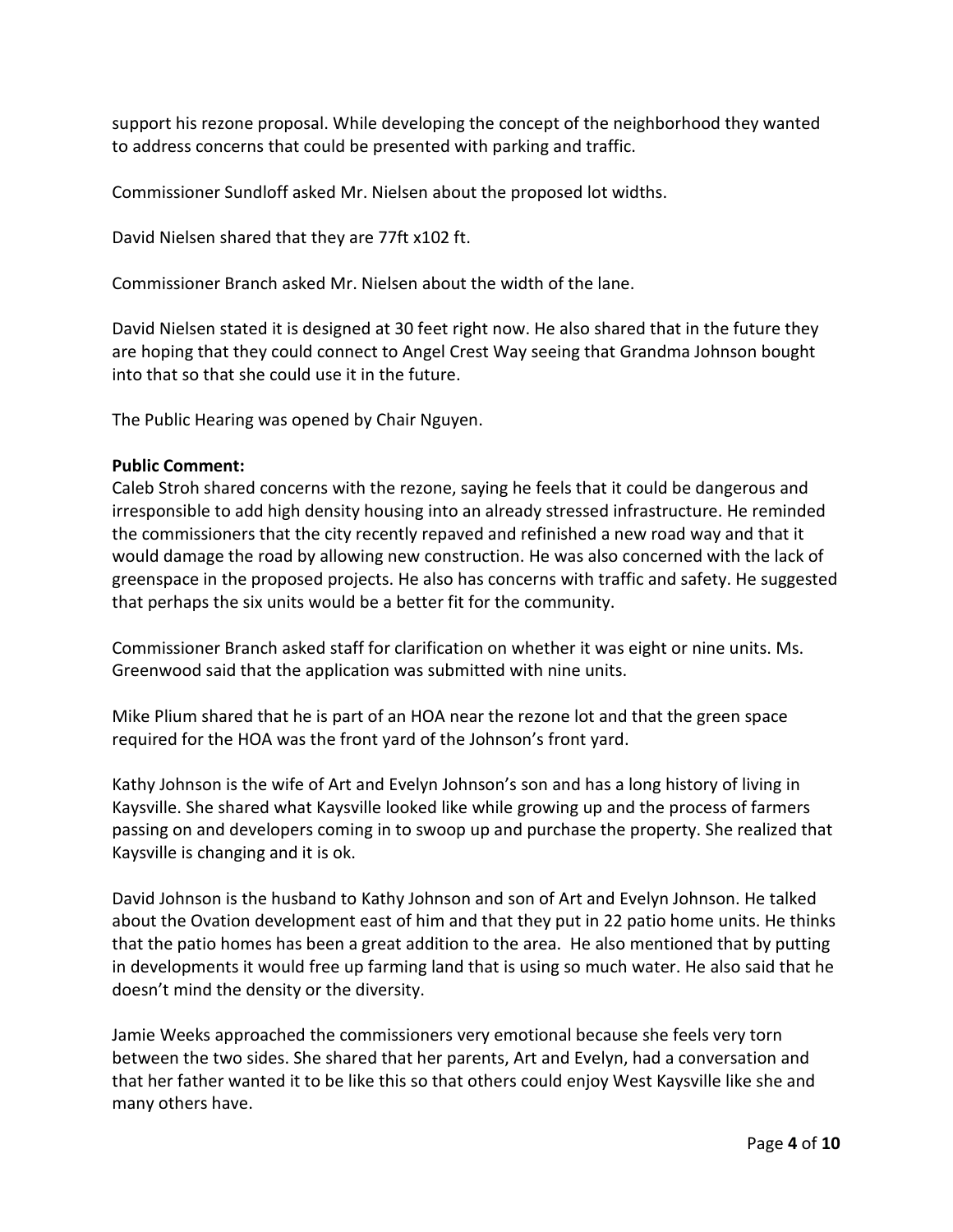Natalie Morrison is a long time Kaysville resident and loves the rural feel is why she and her family moved here. She said she doesn't feel that the homes proposed would check the box for affordable housing and said they would not be at affordable prices. She said she is concerned with the precedent that rezoning would create in the area.

Justan Stringham said he is unaware that the development is wanting to cut into their private street. He said he lives in the neighborhood with the private street and recommended the Johnson's rezone to R-1-20 lots instead of R-1-8.

Erica Townsend lives in the Suncrest Meadows HOA behind the Johnson's property and said she has lived in Kaysville for nine years. She moved here for the small rural feel and great schools. She said s that allowing nine units would cause possible water shortages, more overcrowding in the schools and would set a precedent for more high density housing.

Joey DeFillipis said he moved here from West Valley so that he could have a larger lot than what was offered in West Valley. His stated his concerns are public safety and being able to maintain a property width that is more consistent with other lots in the area.

Christina Castro said she is a daughter or Art and Evelyn Johnson and that she grew up on the 15 acres. Christina said we should be looking into the future for those who have grown up and want to retire here. Many of her siblings want to live in the proposed neighborhood because it would have homes without stairs. She addressed the green space concern from a previous comment and said her parents always allowed the neighbors to use their front lawn.

Diane Steel commented from the back of the room and was not able to be heard because she did not come forward to the microphone.

Tyler Ross said he moved to Kaysville City two years ago after living in Bountiful and left Bountiful due to traffic, smaller lot sizes, etc. His said his biggest concern is the precedence that this will set for future rezones and development in existing farm land and feels that four units would be appropriate.

Samantha Kelly said she moved here six weeks ago because she was wanting a larger lot with more space and said loves where she lives. She shared that there can be a compromise with the neighbors so that the property won't have nine units on it and would love to not have Angel Crest Way as a connecting street.

The Public Hearing was closed by Chair Nguyen.

Chair Nguyen invited the applicant to come back up to share any thoughts with the Commissioners.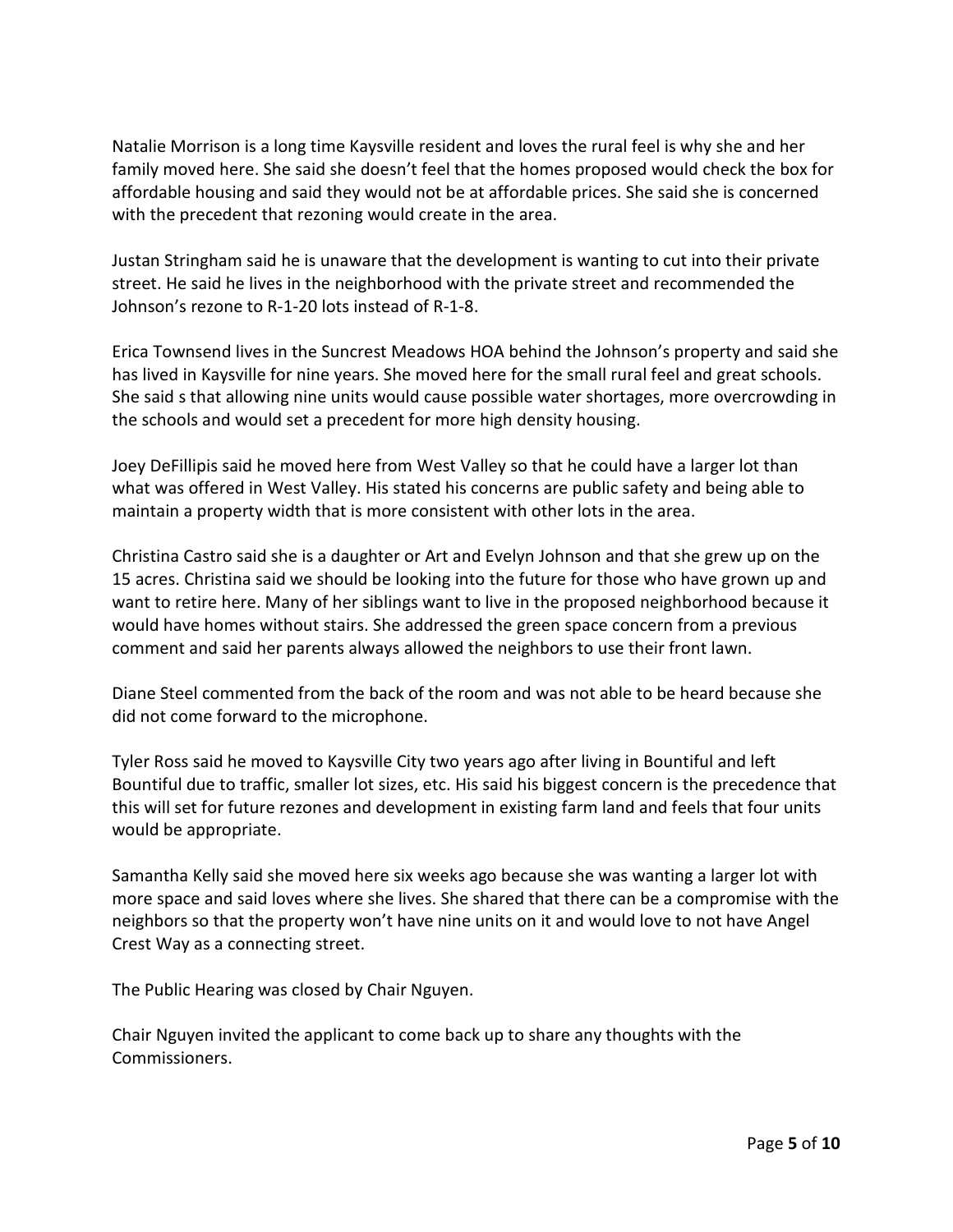Mr. Nielsen spoke about the through road into Angel Crest Way and the biggest reason that they want to connect into the road was for emergencies and the solution was to put an iron gate. He feels that by xeriscaping and smaller lawn area would be helping the water shortage concerns that neighbors have.

Commissioner Sundloff asked Chair Nguyen if everyone who had come to the meeting had an opportunity to speak and recommended opening the Public Hearing back up, suggesting he felt the hearing was closed abruptly and he believed there were more citizens who wanted to make a public comment.

Chair Nguyen reopened the meeting back up to three individuals so they could have a chance to speak. They were asked to sign their names to the sign-up sheet.

Brett Markham said he has lived here his entire life and was concerned how power would be brought to the neighborhood and the precedent this would set for the other green space still available in West Kaysville.

Alecia Lamberts shared her concerns about the amount of land that the Johnsons are giving to people and if they can guarantee that it is 55 and older. She is concerned about the precedent that will be set for future developments, the amount of traffic it will create and the danger for school aged children.

Justin Taylor shared that he lives on Angel Crest Way and has deep roots in Kaysville. He loves living here because of the large lots and that he feels hurt because there was no conversations with them before the applicant came to Planning Commission and shared that they could have come up with a good compromise for everyone and thinks that this proposed nine units can be negotiated.

Chair Nguyen closed the Public Hearing.

## **Discussion:**

Chair Nguyen started off the conversation with the Planning Commissioners. He repeated some of the concerns talked about by the residents.

Commissioner Branch brought the matter of debate for him is the interpretation of the General Plan. He shared that the staff stated that this rezone falls in line with the General Plan, however when he reads it, he felt that it didn't support the request. He drove past the property and to him there is just no question that this is very different making it so that this request is not in line with the General Plan. He read statements from the General Plan reinforcing his point. He also shared from the General Plan that housing should be compatible and complementary to existing neighborhoods. If we are using the General Plan to interpret higher density, is it strictly by the zones or are we truly looking at the density of the neighborhood and are we truly considering what is compatible with and complimentary with what's existing.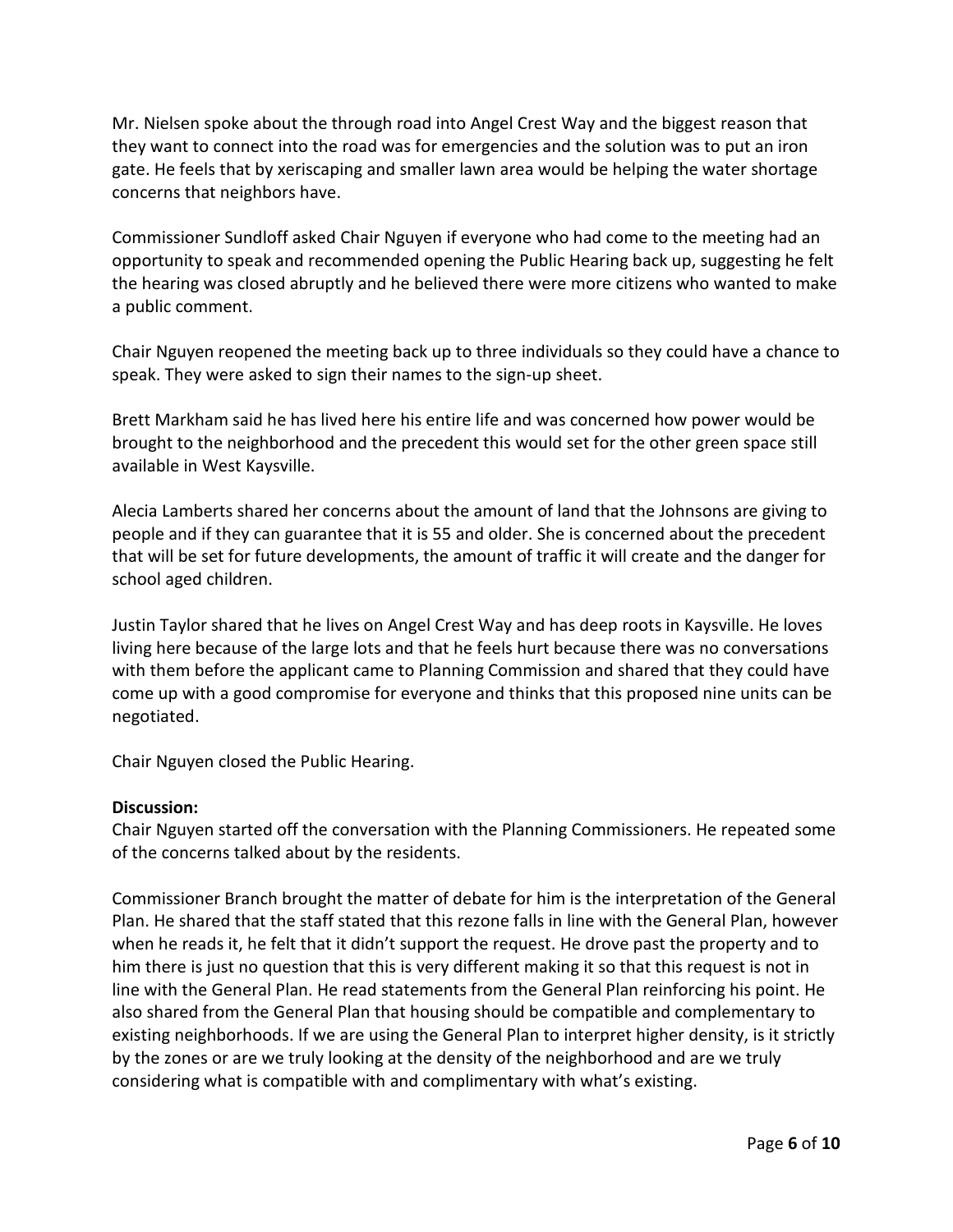Commissioner Sommerkorn views Angel Street as one of the major streets so therefore he views the plan as saying that higher density housing that currently exist in the area or has already been developed could be allowed with rationale being that it is adjacent to those streets. He also shared the concept of looking for some diversity in neighborhoods so that they don't all look the same.

He stated that higher density does not mean affordability anymore and to keep that in mind.

Commissioner Lyon has worked with developments like this for many years and shared that the property could have a deed restriction on it to make it affordable housing. He also shared that communities like these bring lower traffic, lower impacts to the community, higher volunteerism, lower crime and are a win-win for a neighborhood. Neighborhoods similar to the 55 and older allow older residents to sale their home and have the option to continue living in Kaysville.

Commissioner Sundloff shared some homes for sale in Kaysville that were currently listed on the MLS. He said there were 45 single family homes for sale and only two of them were below \$500k. The housing market is struggling in part to a home shortage, so by putting more inventory out on the market it would create more units.

Commissioner Barrus stated that if they developed the property as is, it would create three 1.5 million dollar homes or if rezoned it would create nine homes that are between six and eight hundred thousand. He argued that more units would be helping create inventory that is affordable.

Commissioner Sommerkorn doesn't believe that this rezone will be setting a precedent for other properties because most of the land in Kaysville at this point is already developed and we only have 200-300 acres undeveloped and that by developing this it becomes a way to introduce some additional diversity, some additional inventory and maybe some additional affordable housing options.

Commissioner Sundloff readdressed many of the points from those who spoke. Traffic was a concern, the quantity of cars that this rezone would bring, sidewalks, property values going down, high density, stress on infrastructure, private lane connection, change from rural feel, and no other R-1-8's in the area. He said that the concern of R-1-8's not being near the lot was what made him hesitate and that there is no character precedence for the rezone.

Commissioner Branch said that the two arguments that are debatable is the arterial street and the diversity of housing. However neither one of those trump the idea of what is all around where they are wanting to rezone. He really leaned to suggesting a different rezone that would be more in line with the general plan.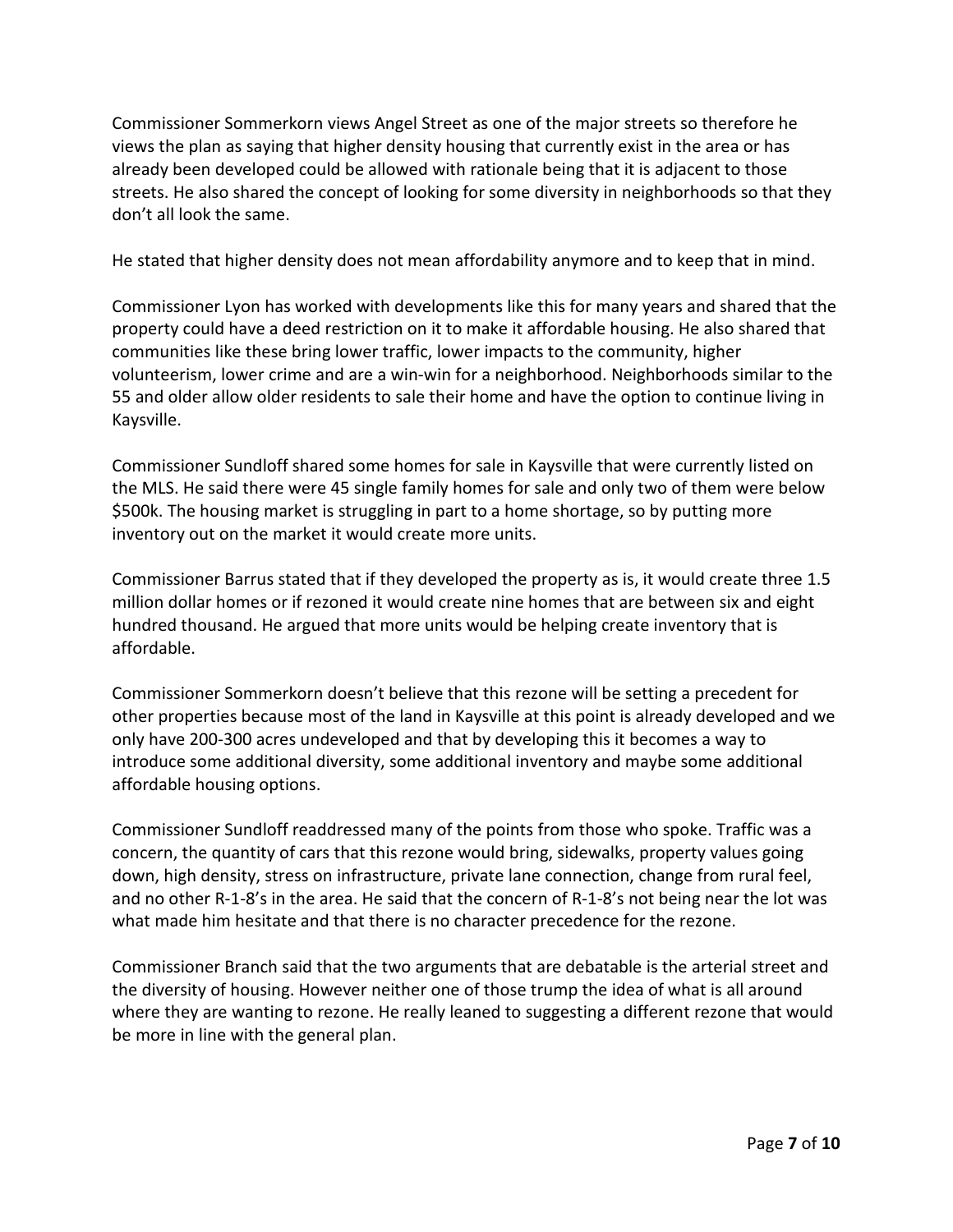Commissioner Barrus stated that he is in favor of not legislating from the branch and that the property owner came to them with a proposal on R-1-8 and he deserves a vote and said that that proposal should be what they vote on.

Commissioner Sommerkorn proposed that the Planning Commissioners could do a straight up and down vote for the proposal as it is or they could recommend different option, but thinks that they should ask the applicant what he would prefer. He also shared that he has observed a lot of these types of rezones and when it is finally put in and it has been there for a while, the neighborhood would say that it is great and they like the people that are there.

Chair Nguyen asked the Commissioners what they think about inviting the applicant back up and Commissioner Sommerkorn suggested that they vote and see how that vote comes out and then they could have a further discussion with the applicant.

Chair Nguyen invited the applicant, David Nielsen, back up. He said it would have been a good thing to engage with the residents. The applicant responded saying that he thought that the public hearing was that part of the process. He then asked him how much flexibility he has with this property and the application.

David Nielsen responded that he is happy to entertain any other options.

**Motion:** Commissioner Barrus made a motion to approve the rezone to R-1-8 from BeBuilders for 602 South Angel Street. Commissioner Lyon seconded the motion.

**Vote:** The vote was 4-2 with Commissioners Barrus, Sommerkorn, Nguyen, and Lyon voting yay and Commissioners Sundloff and Branch with a nay.

Chair Nguyen asked staff when the rezone will go to City Council and Ms. Greenwood said that it would more than likely be June 2<sup>nd</sup>.

Chair Nguyen asked the commissioners if they had advice for the applicant and the residents.

Commissioner Sundloff started off by telling the applicant and the residents to talk to the City Council members.

Commissioner Barrus shared his experience of a rezone in an area that he lives in and that many of the concerns were just the same as the rezone on Angel Street. He said that all of the concerns that the neighbors were never realized and there was not a traffic or safety issue and the people that live there are good residents and neighbors.

# **5- Call to the Public**

Brett Markham said that he hopes that this rezone does not start a precedence for other rezones.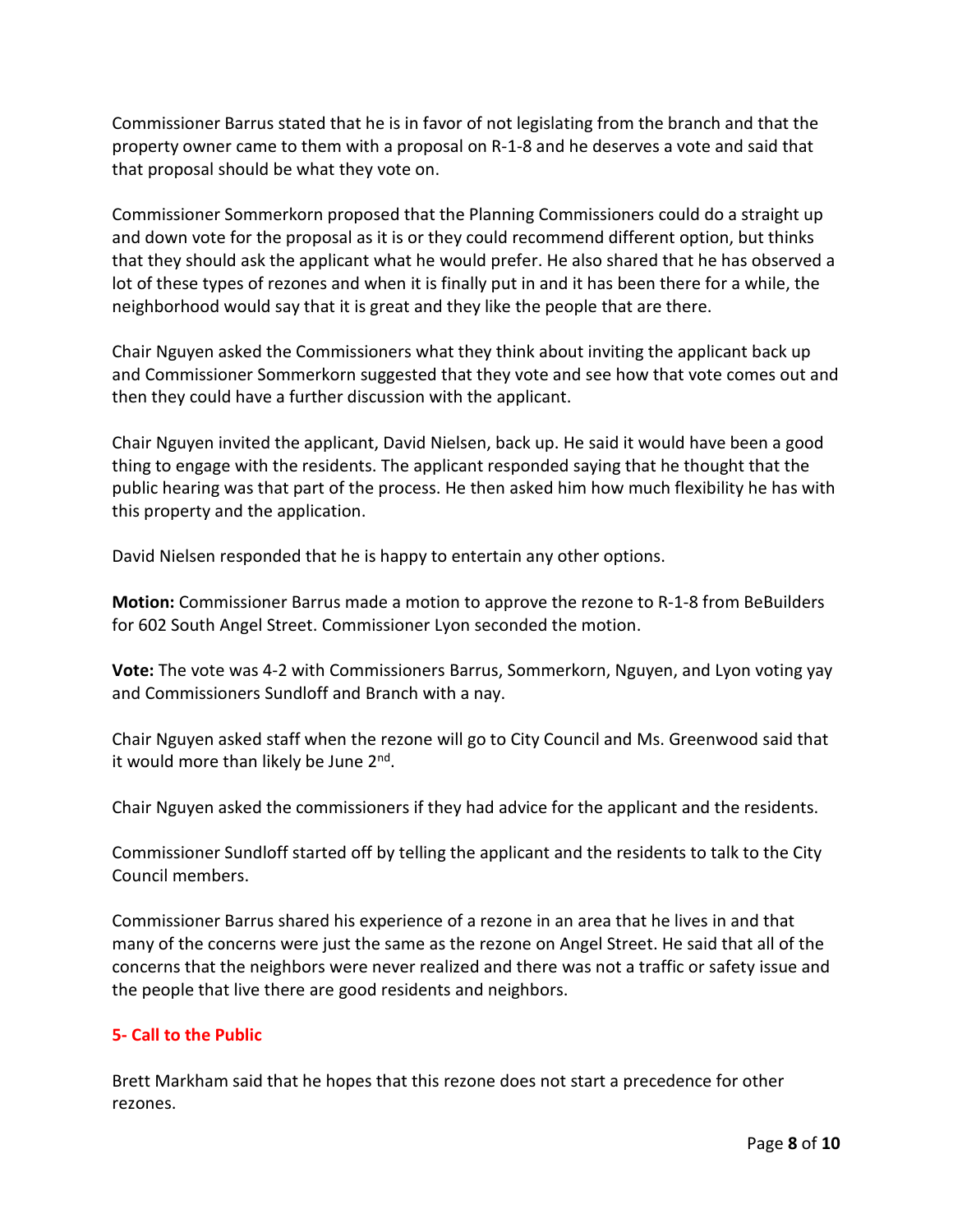Alicia Lambert said that she knows that good people will move into these houses but her concern is that we are losing agricultural land.

Natalie Morrison approached the Commissioners and shared she feels that this rezone is about precedence and that by allowing this rezone it will open up the flood gates.

Justin Taylor thought that he heard someone on the Planning Commission say that they have no problem with the remaining 300 acres in Kaysville being high density.

Commissioner Sommerkorn stated that he did not say that. He said that if all 300 acres were developed as high density it wouldn't be a huge impact on the community.

David Nielsen addressed precedent and said 150 feet west of this home are twin homes and that those are smaller than what they are wanting to do.

Erica Townsend shared that if the city doesn't keep its own rules than everybody going to come and break them.

Kathy Johnson shared how she has felt over the years watching new development come in and change Kaysville but that we all need to learn to accept the change. She understand the concern of the neighbors.

Chair Nguyen closed the Call to the Public.

# **6- Other matters that properly come before the Planning Commission**

Ms. Greenwood shared with the Planning Commission that the final draft of the General Plan is ready and we will be having a joint meeting with City Council sometime in June. Ms. Greenwood will get back to the Commissioners with a date for the meeting.

Ms. Greenwood also shared that Commissioner Sommerkorn would like to have a discussion of our appeals process so she will work on a draft ordinance for the group. She also reminded the Commissioner that she will be getting a draft ready for the Explosive Ordinance for an upcoming meeting.

Ms. Greenwood mentioned that we have had over seven applications received for the new Planning Commission seats and interviews will be next week.

Ms. Greenwood said she would like to have a workshop session with the Planning Commissioners in regards to staff reports and the meeting agenda. She specifically stated that there is no reason the agenda should include a Call to the Public section. She also suggested that in staff reports recommendations could be added, providing more information for Commissioners.